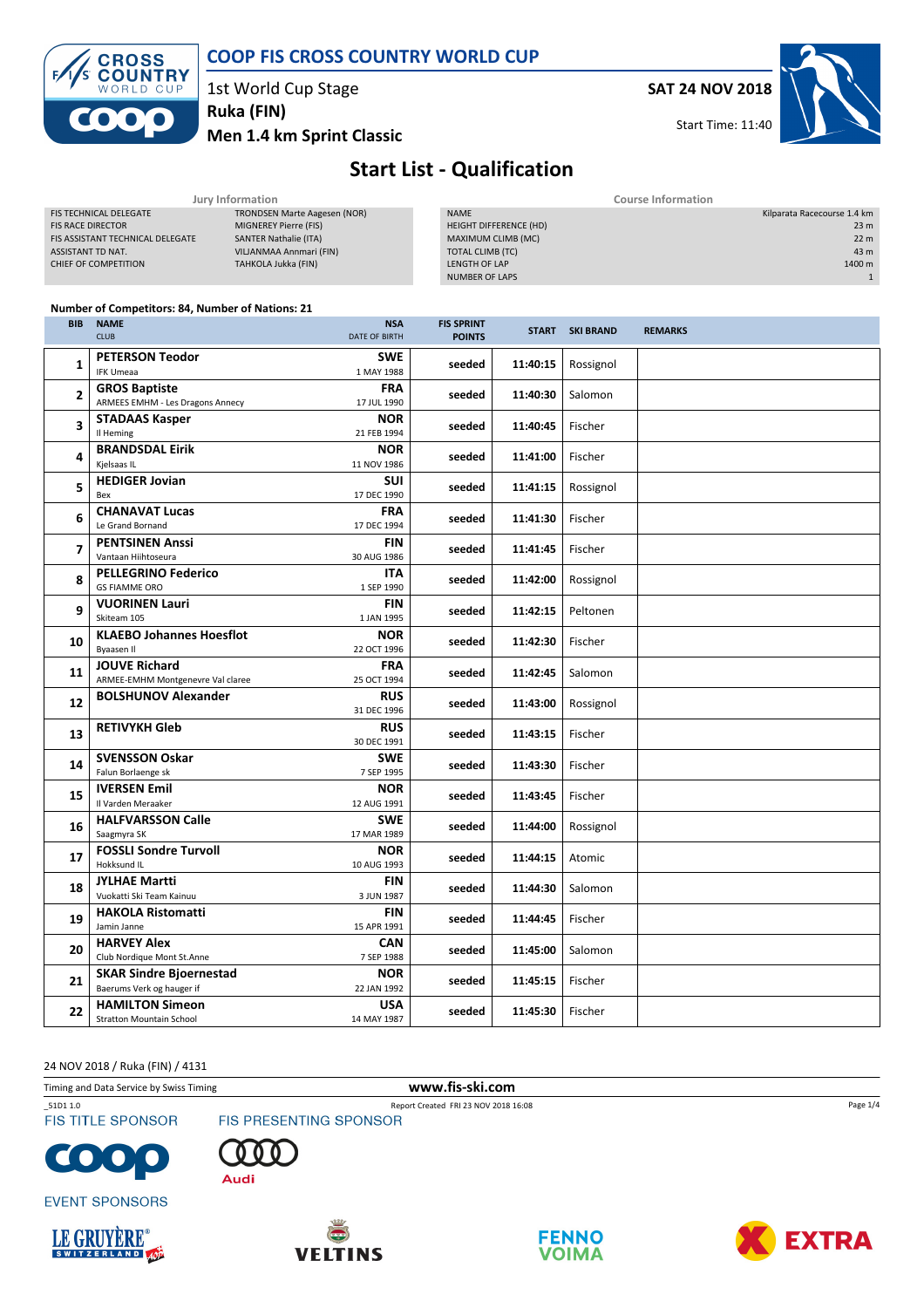COOP FIS CROSS COUNTRY WORLD CUP



1st World Cup Stage Men 1.4 km Sprint Classic Ruka (FIN)

SAT 24 NOV 2018



## Start List - Qualification

| <b>BIB</b> | <b>NAME</b><br><b>CLUB</b>                                        | <b>NSA</b><br><b>DATE OF BIRTH</b>      | <b>FIS SPRINT</b><br><b>POINTS</b> |          | <b>START SKI BRAND</b> | <b>REMARKS</b> |
|------------|-------------------------------------------------------------------|-----------------------------------------|------------------------------------|----------|------------------------|----------------|
| 23         | <b>THORN Viktor</b><br>Ulricehamns If                             | <b>SWE</b><br>11 MAY 1996               | 32.27                              | 11:45:45 | Salomon                |                |
| 24         | <b>RASTELLI Maicol</b><br><b>CS ESERCITO</b>                      | <b>ITA</b><br>28 APR 1991               | 40.95                              | 11:46:00 | Salomon                |                |
| 25         | <b>KROGH Finn Haagen</b><br>Tverrelvdalen II                      | <b>NOR</b><br>6 SEP 1990                | 48.29                              | 11:46:15 | Fischer                |                |
| 26         | <b>WESTBERG Karl-Johan</b><br><b>Boraas Sk</b>                    | <b>SWE</b><br>9 DEC 1992                | 48.66                              | 11:46:30 | Salomon                |                |
| 27         | <b>PERSSON Anton</b><br>Sk Bore                                   | $ $ YC<br><b>SWE</b><br>26 FEB 1995     | 49.77                              | 11:46:45 |                        |                |
| 28         | <b>KRASNOV Andrey</b>                                             | <b>RUS</b><br>14 JUN 1994               | 50.03                              | 11:47:00 | Fischer                |                |
| 29         | MIYAZAWA Hiroyuki<br>JR East Ski Team                             | JPN<br>12 OCT 1991                      | 50.91                              | 11:47:15 | Fischer                |                |
| 30         | <b>ARNAULT Clement</b><br>Autrans                                 | <b>FRA</b><br>26 MAY 1990               | 52.62                              | 11:47:30 | Rossignol              |                |
| 31         | <b>POLTORANIN Alexey</b>                                          | KAZ<br>29 APR 1987                      | 52.82                              | 11:47:45 | Fischer                |                |
| 32         | <b>STAREGA Maciej</b><br><b>UKS RAWA Siedlce</b>                  | <b>POL</b><br>31 JAN 1990               | 55.31                              | 11:48:00 | Fischer                |                |
| 33         | <b>BJORNSEN Erik</b><br>Alaska Pacific University Nordic Sk       | <b>USA</b><br>14 JUL 1991               | 55.70                              | 11:48:15 | Rossignol              |                |
| 34         | <b>MAEKI Joni</b><br>Pyhaejaerven Pohti<br><b>SUHONEN Verneri</b> | FIN<br>24 JAN 1995<br><b>FIN</b>        | 58.21                              | 11:48:30 |                        |                |
| 35         | Hollolan Urheilijat -46<br><b>SIMENC Miha</b>                     | 11 MAR 1997<br>$ $ YC<br><b>SLO</b>     | 58.48                              | 11:48:45 | Salomon                |                |
| 36         | <b>TSK Logatec</b><br><b>NOVAK Michal</b>                         | 21 DEC 1995<br><b>CZE</b>               | 59.62                              | 11:49:00 | Fischer                |                |
| 37         | LK Slovan Karlovy Vary<br><b>LOCKE Julien</b>                     | 26 OCT 1996<br><b>CAN</b>               | 60.92                              | 11:49:15 | Salomon                |                |
| 38         | Black Jack Ski Club<br><b>KILP Marko</b>                          | 1 SEP 1993<br><b>EST</b>                | 61.27                              | 11:49:30 | Fischer                |                |
| 39         | Voru Skiclub<br><b>VORANAU Aliaksandr</b>                         | 1 NOV 1993<br><b>BLR</b>                | 63.17                              | 11:49:45 | Fischer                |                |
| 40         | <b>BOLGER Kevin</b>                                               | 15 MAR 1990<br><b>USA</b>               | 63.92                              | 11:50:00 | Fischer                |                |
| 41         | Sun Valley Ski Education Fnd<br><b>NYENGET Martin Loewstroem</b>  | 11 APR 1993<br>$\vert$ YC<br><b>NOR</b> | 64.37                              | 11:50:15 | Fischer                |                |
| 42         | Lillehammer Skiklub<br><b>BING Thomas</b>                         | 1 APR 1992<br>GER                       | 64.79                              | 11:50:30 | Fischer                |                |
| 43         | Rhoener WSV Dermbach<br><b>KAESER Erwan</b>                       | 3 APR 1990<br><b>SUI</b>                | 65.05                              | 11:50:45 | Rossignol              |                |
| 44         | Gardes Frontiere<br><b>HAARALA Juuso</b>                          | 8 JUN 1992<br><b>FIN</b>                | 65.54                              | 11:51:00 | Fischer                |                |
| 45         | IF Minken<br><b>DE FABIANI Francesco</b>                          | 22 SEP 1996<br><b>ITA</b>               | 66.11                              | 11:51:15 |                        |                |
| 46         | <b>CS ESERCITO</b><br><b>RANKEL Raido</b>                         | 21 APR 1993<br><b>EST</b>               | 66.60                              | 11:51:30 | Salomon                |                |
| 47         | Voru Skiclub<br><b>CHAUVIN Valentin</b>                           | 13 JAN 1990<br><b>FRA</b>               | 69.38                              | 11:51:45 | Fischer                |                |
| 48         | Haut Jura ski                                                     | 30 DEC 1995                             | 70.17                              | 11:52:00 | Atomic                 |                |

24 NOV 2018 / Ruka (FIN) / 4131

Timing and Data Service by Swiss Timing **www.fis-ski.com** 

\_51D1 1.0 Report Created FRI 23 NOV 2018 16:08 **FIS TITLE SPONSOR** 

















Page 2/4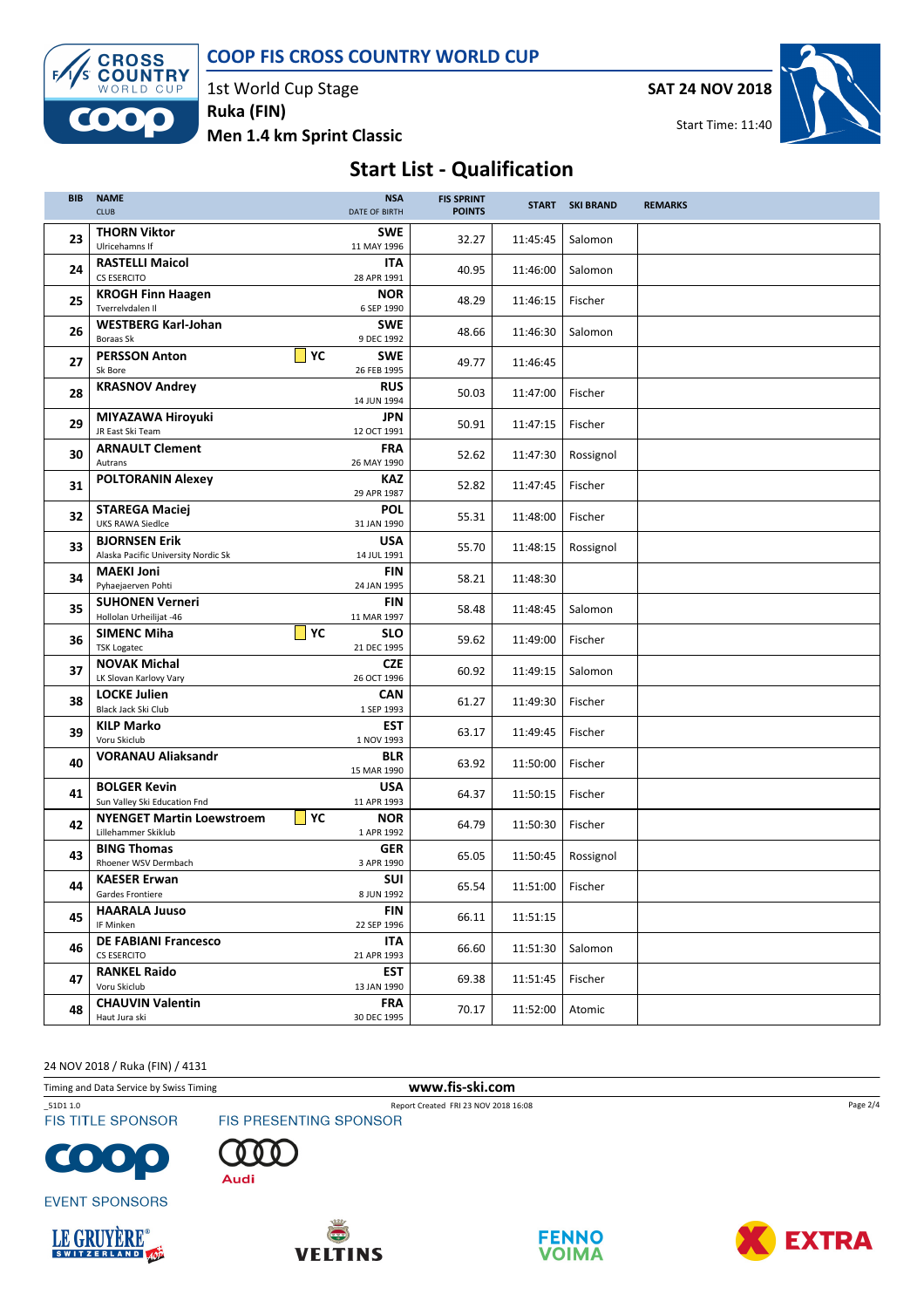COOP FIS CROSS COUNTRY WORLD CUP



1st World Cup Stage Men 1.4 km Sprint Classic Ruka (FIN)

SAT 24 NOV 2018



Start Time: 11:40

# Start List - Qualification

| <b>BIB</b> | <b>NAME</b><br><b>CLUB</b>                                 | <b>NSA</b><br><b>DATE OF BIRTH</b> | <b>FIS SPRINT</b><br><b>POINTS</b> |                   | START SKI BRAND | <b>REMARKS</b> |
|------------|------------------------------------------------------------|------------------------------------|------------------------------------|-------------------|-----------------|----------------|
| 49         | <b>LAMPIC Janez</b><br>TSK Triglav Kranj                   | <b>SLO</b><br>27 SEP 1996          | 70.34                              | 11:52:15          | Fischer         |                |
| 50         | <b>SOBAKAREV Andrey</b>                                    | <b>RUS</b><br>20 DEC 1996          | 72.16                              | 11:52:30          | Fischer         |                |
| 51         | <b>SAXTON Benjamin</b><br><b>Stratton Mountain School</b>  | <b>USA</b><br>30 JUN 1993          | 74.81                              | 11:52:45          |                 |                |
| 52         | <b>PETUKHOV Alexey</b>                                     | <b>RUS</b><br>28 JUN 1983          | 74.88                              | 11:53:00          | Fischer         |                |
| 53         | <b>LUUSUA Ari</b><br>Ski Team Maenpaa                      | <b>FIN</b><br>5 MAR 1988           | 76.32                              | 11:53:15          | Rossignol       |                |
| 54         | <b>KENNEDY Russell</b><br>Canmore Nordic Ski Club          | <b>CAN</b><br>7 OCT 1991           | 78.30                              | 11:53:30          | Salomon         |                |
| 55         | <b>BURY Kamil</b><br>Mks Istebna                           | <b>POL</b><br>23 JUL 1995          | 78.62                              | 11:53:45          | Fischer         |                |
| 56         | <b>KRASOVSKYI Oleksii</b>                                  | <b>UKR</b><br>30 MAR 1994          | 80.88                              | 11:54:00          | Fischer         |                |
| 57         | <b>ASTAPENKA Yury</b>                                      | <b>BLR</b><br>10 OCT 1990          | 82.83                              | 11:54:15          | Fischer         |                |
| 58         | <b>SELLER Ludek</b><br><b>DUKLA Liberec</b>                | <b>CZE</b><br>11 JUL 1995          | 83.50                              | 11:54:30          |                 |                |
| 59         | <b>CHEBOTKO Nikolay</b><br>Cska                            | <b>KAZ</b><br>29 OCT 1982          | 83.84                              | 11:54:45          | Fischer         |                |
| 60         | <b>DYUSSENOV Asset</b>                                     | <b>KAZ</b><br>15 JAN 1997          | 84.78                              | 11:55:00          |                 |                |
| 61         | <b>WANG Qiang</b>                                          | <b>CHN</b><br>23 APR 1993          | 84.88                              | 11:55:15          |                 |                |
| 62         | <b>BORTSOV Konstantin</b>                                  | KAZ<br>24 NOV 1995                 | 85.16                              | 11:55:30          | Fischer         |                |
| 63         | <b>MIKKONEN Juho</b><br>Vuokatti Ski Team Kainuu           | <b>FIN</b><br>28 DEC 1990          | 85.57                              | 11:55:45          | Rossignol       |                |
| 64         | <b>VOLOTKA Denis</b>                                       | <b>KAZ</b><br>10 OCT 1985          | 86.08                              | 11:56:00          |                 |                |
| 65         | <b>TAMMJARV Karel</b><br>Tartu Skiclub                     | <b>EST</b><br>25 MAY 1989          | 88.32                              | 11:56:15          | Fischer         |                |
| 66         | <b>SHIELDS Andy</b><br>Lappe Nordic                        | <b>CAN</b><br>19 MAR 1991          | 90.38                              | 11:56:30          | Fischer         |                |
| 67         | <b>LEPISTO Lauri</b><br>Kouvolan Hiihtoseura               | FIN<br>19 SEP 1996                 | 93.39                              | 11:56:45          | Peltonen        |                |
| 68         | <b>WICK Thomas</b><br>SC Motor Zella-Mehlis                | GER<br>12 APR 1991                 | 99.40                              | 11:57:00          | Fischer         |                |
| 69         | <b>RYPL Miroslav</b><br>Dukla Liberec                      | <b>CZE</b><br>17 MAR 1992          | 101.58                             | 11:57:15          | Atomic          |                |
| 70         | <b>BRUGGER Janosch</b><br>WSG Schluchsee                   | GER<br>6 JUN 1997                  | 101.89                             | 11:57:30   Atomic |                 |                |
| 71         | <b>MALTSEV Artem</b>                                       | <b>RUS</b><br>24 MAY 1993          | 102.96                             | 11:57:45          | Fischer         |                |
| 72         | <b>BAUMANN Jonas</b><br>Tambo Spluegen                     | SUI<br>27 MAR 1990                 | 104.45                             | 11:58:00          | Atomic          |                |
| 73         | <b>KORPELA Heikki</b><br>Pyhajarven Pohti                  | <b>FIN</b><br>4 SEP 1990           | 107.94                             | 11:58:15          |                 |                |
| 74         | <b>NORRIS David</b><br>Alaska Pacific University Nordic Sk | <b>USA</b><br>12 DEC 1990          | 108.50                             | 11:58:30          |                 |                |

24 NOV 2018 / Ruka (FIN) / 4131

Timing and Data Service by Swiss Timing **www.fis-ski.com** 

**FIS TITLE SPONSOR** 







**EVENT SPONSORS** 









Page 3/4